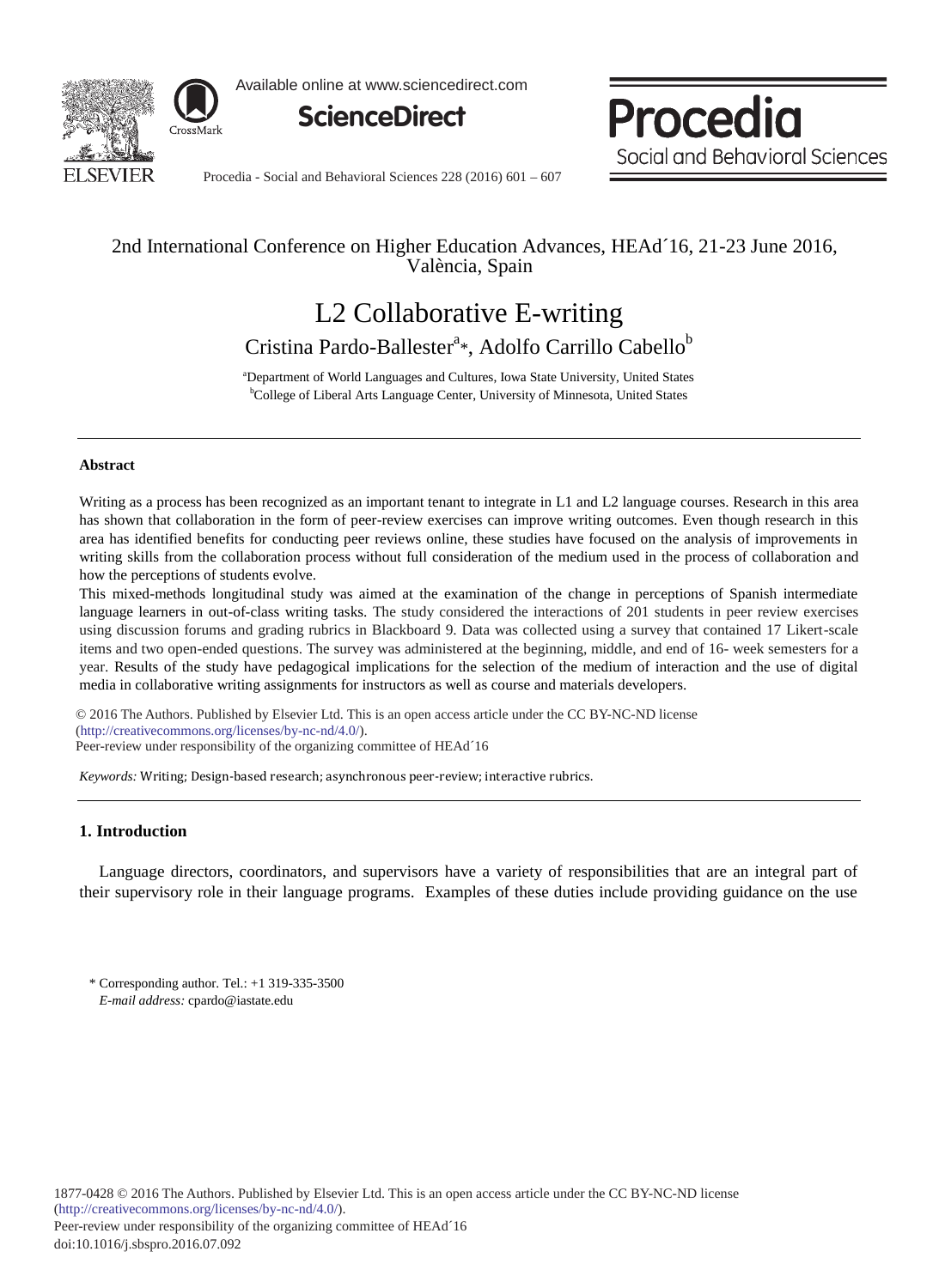of class materials to new language instructors, enhancing the language program by using new technologies, developing courses for delivery in course management systems, training instructors on course-delivery-systems (e.g., Blackboard), and they might also have to address instructor and student concerns about the language program they oversee. This project arose from the need to provide intermediate Spanish language instructors with an effective system to grade compositions by implementing an interactive grading rubric that was developed in an effort to integrate new technology features in the course management system newly adopted at the university where this study took place. The main motive for the integration of this rubric was the need to reduce the time instructors spend grading compositions in Spanish taking into account that the workload of these instructors is heavy since they mostly teach lower-level courses that are traditionally highly enrolled with 30 students in each section. Although there are studies that have focused on the investigation of peer corrective feedback, these studies have focused on peer feedback in face-to-face classrooms. Nonetheless, more recently, the use of technology in peer feedback has changed the research focus to account for the effectiveness of different types of feedback and students' writing performance (AbuSeileek & Abualsha'r, 2014) in technology mediated environments. Collaborative writing studies have explored the improvements in writing skills by analyzing types of feedback and learners' opinions ensuing from the collaboration and cooperation process (Oskoz, 2009; Oskoz & Elona, 2011; Yen, 2014). There is a need, however, to research the medium used in the process of collaboration and how the perceptions of students evolve. Further investigation of the peer-review process should document students' perceptions for learning Spanish. This, in turn, can serve to illustrate the importance of the feedback received in the writing tasks, as well as of the medium used to facilitate feedback. Research in this area, for instance, could focus on the study of the perceptions students have in regard to the process and medium used for peer-review activities and whether or not these change over time.

In this study, Design-Based Research (DBR) was adopted to better understand the teaching and learning experience in the writing area because it allows instructors to refine the design of tasks and improve language pedagogy by helping them to identify potential constraints a priori.

## **2. Conceptual framework**

Wang and Hannafin, citing multiple authors (2005, p.4), reveal that DBR has been described under various names such as "design experiments" by Brown (1992), " design research" by Cobb (2001), "development research" by Van den Akker (1999), "developmental research" by Richey, Klein and Nelson (2003), and "formative research" by Walker (1992). McKenney and Reeves (2012) add *"*educational design research" as another term to refer to DBR. Although there are various names to describe the DBR approach, researchers clearly agree when characterizing it "as an iterative cycle composed of multiple steps such as exploration of the design, enactment of interventions, evaluation and analysis of the outcomes, and redesign" (Pardo-Ballester & Rodríguez, 2009, p.87). DBR can be understood as the "synergies between theory (applied linguistics, SLA, sociocultural theory, etc.), pedagogy (language teaching methodologies), and design artifacts (CALL tools, environments, etc.)" (Rodríguez & Pardo-Ballester, 2013,p.3) that provide opportunities to develop contextualized theories of teaching and learning. We believe that a DBR approach functions well within our research project because it offers researchers the possibility to refine the design of tasks and pedagogy by considering unknown factors by the researchers a priori. In addition, DBR is a context-sensitive methodology and it looks into "influence of contexts, the emergent and complex nature of outcomes, and the incompleteness of knowledge about which factors are relevant for prediction" (The Design-Based Research Collective, 2003, p. 5). In our study for example, the unknown learners' perceptions and experiences prior to our research contribute to the implementation of pedagogical changes in the intermediate Spanish courses offered at a Midwest medium-sized research university. In our current writing study, we explore the medium of discussion forums with the idea of facilitating collaboration and communication among students and instructors.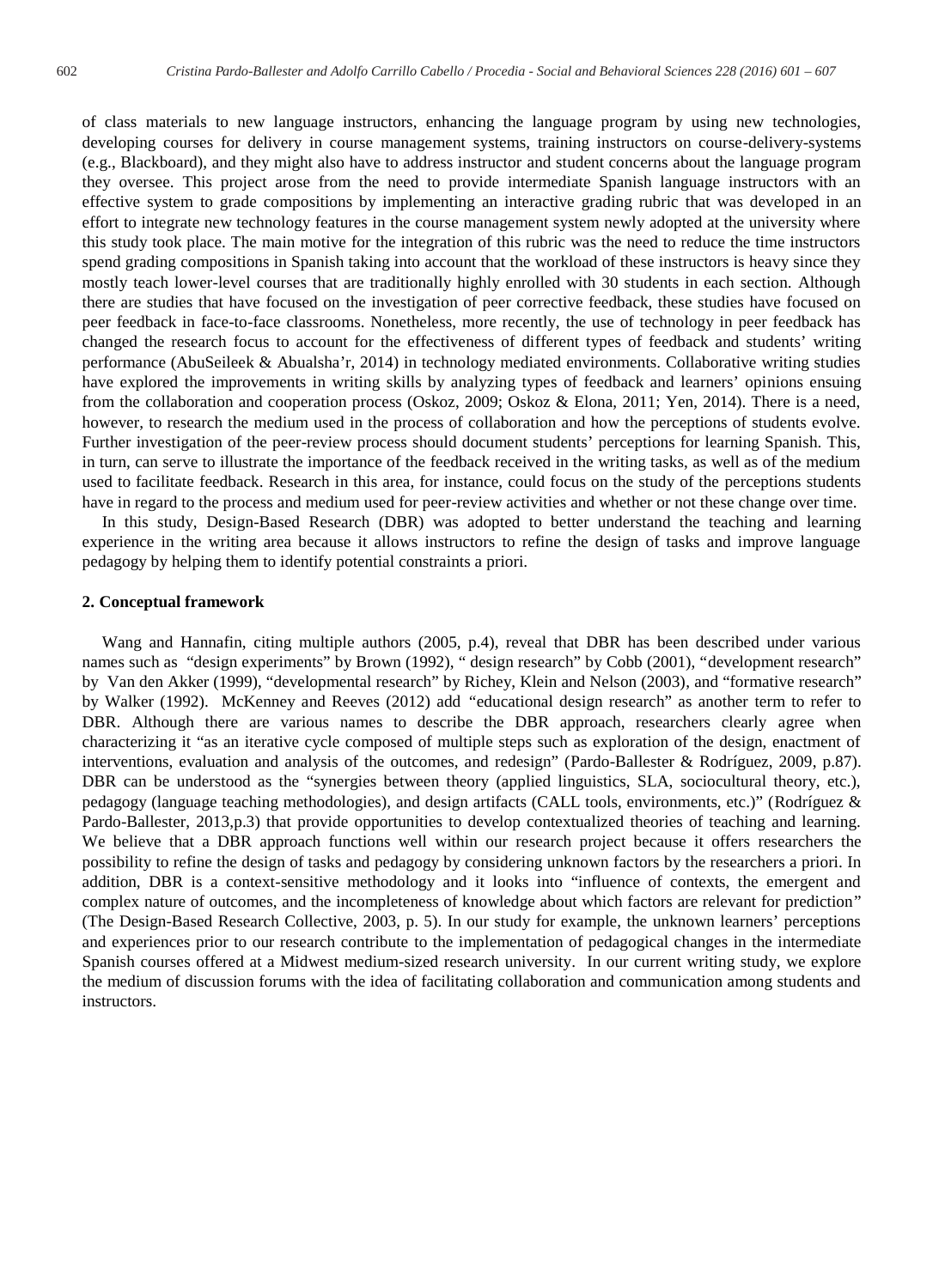## **3. Overview of the DBR writing study**

## *3.1 The Intermediate Spanish courses*

The Spanish courses presented in the two studies were delivered in two different formats: online-hybrid and face2face-blended. Each course was worth 4 credits. Some students were enrolled in the online-hybrid course, called Spanish 201 or 202 Hybrid. The hybrid courses met twice a week in the classroom for fifty minutes and one 25 minute synchronous on-line course with four or five classmates and the instructor. The face2face-blended course, called Spanish 201 or Spanish 202, met three days in a regular classroom and one day in a language computer lab. Each class time meeting lasted fifty minutes.

## *3.2 The writing tasks and writing process*

In this study, we considered the perceptions students developed towards peer-editing tasks, which were called "*Un paso más*" (UPM - a step further). The content of these tasks pertained to the writing section included in the textbook used during the study. The writing tasks were in the form of discussion forums posted on Blackboard 9.1, and they were available all semester long for students to complete them before the deadlines marked on their course schedules. A grading rubric was embedded in each discussion forum. The grading rubric allowed learners to become aware of the grading criteria of their entries, which included categories on ideas and content, vocabulary, grammar, and peer review. When grading, instructors had access to an interactive rubric that afforded the option to quickly and effectively select points obtained for each category for each student, and also offered space for feedback for each category and general feedback on the assignment. The procedures for completing the UPM assignments were the following: The first step was for students to complete an online reading with multimedia glosses. Then, students would post their first version of the writing assignment in the form of a discussion forum. Each writing task was aligned with the online reading. The third step was the peer-review process where students needed to post comments on three classmates' essays, paying close attention to the content in the peer-review rubric. The final step was to rewrite the essay and submit it as the final version.

## **4. Methodology and data collection**

Data collection instruments consisted of: 1) notes from looking into instructor interaction using Blackboard; 2) students' evaluations collected at the end of the semester; and 3) an online survey. The survey included eighteen items, of which three were open-ended questions, two were true/false statements, and thirteen 5-point Likert-scale items that asked students to rate their experiences working in peer-editing using a scales with ranges from "completely agree" to "completely disagree." Due to limited space, we only report on the analysis of questions pertaining to the research questions of this article. The iterative cycles of data collected and analyzed emphasized the processes of designing, developing, and evaluating the instructors' teaching practice in order to improve teaching in an asynchronous environment enhanced by discussion forums.

Study 1 and iteration 1: Because of in-class time limitations, the writing tasks were assigned for homework. Instructors were told to grade students' final versions using the interactive rubric.

Study 2 and iteration 2: Some changes were added to Study 2 based on reflections and interpretations of the previous study. For example, the schedule for completing the writing task was updated and specific days for submitting the first draft, comments, and final version were marked in the course schedule. The writing tasks were reshaped for instructional clarity with reminders to focus on form.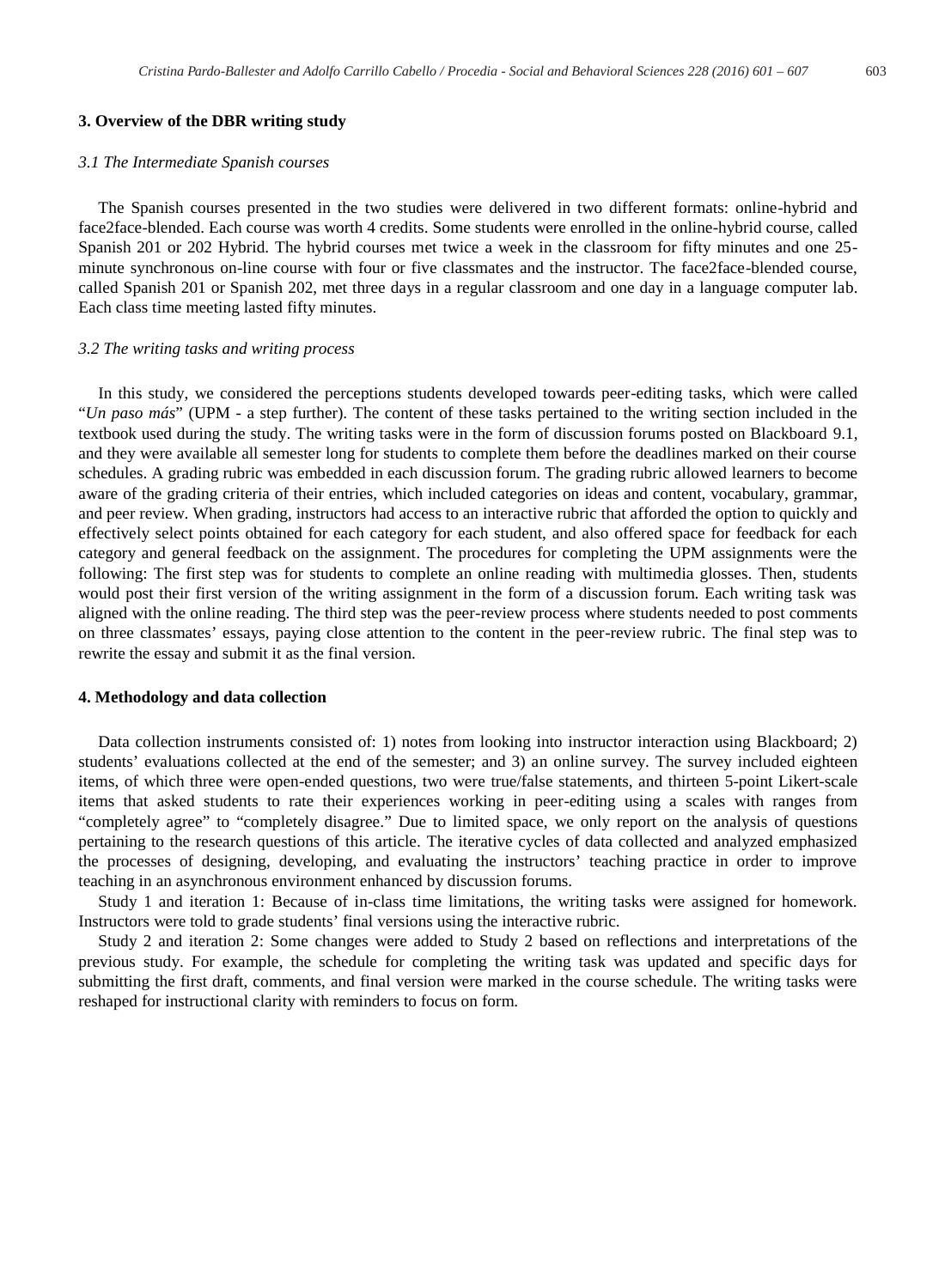#### *4.1 Participants in the two studies*

#### *4.1.1 Study 1 and iteration 1*

This study took place from the last week of August 2012 until the first week of December 2012. It included 133 students (40 males and 93 females) enrolled in different sections of an intermediate course titled "Spanish 201." All participants reported English as their native language, except for three students who stated having Chinese, Portuguese, and Hindi as their native languages. Three instructors taught the existing course with different delivery formats (online-hybrid vs. face2face-blended). Instructor A was a teaching assistant in the department of world languages and cultures (WLC), but his home department was sociology. He did not have previous experience teaching the online-hybrid course, but he had four years' experience teaching the face-2-face-blended course of Spanish as a foreign language. Instructor A was male native speaker from Colombia and during Study 1 taught two sections of the hybrid course and one section of the face-to-face course.

Instructor B was a female teaching assistant in the WLC department and her home department was English. She had eight years of language teaching experience. She was a native speaker of American English and had taught Spanish and English in the traditional format delivery. She taught two sections of the face-2-face-blended course of Spanish during study 1.

Instructor C was a female lecturer in the WLC department and originally was from Argentina. She had five years teaching experience teaching Spanish as a foreign language. During Study 1 she taught two sections of the face-2 face-blended course.

Since the material for the Spanish 201 was the same (based on writing skills), and data collected was the same as in the Spanish 201 course (the only difference being the format of the delivery), the data was analyzed together.

## *4.1.2 Study 2 and iteration 2*

This study took place from the second week of January 2013 until the last week of April 2013. The study included 68 students (18 males and 50 females) enrolled in Spanish 202. All participants reported English as their native language, except for three students who were Spanish heritage learners, having been raised at home in Spanish. Instructors B and C from Study 1 taught Spanish 202 in Study 2. Instructor D was a female Spanish native speaker from Guatemala with three years of teaching experience as a teaching assistant in the WLC, but her home department was Human Development & Family Studies. A total of five sections were offered in the face-2faceblended format. Data from the online-hybrid course was not analyzed because participants did not complete the presurvey and the data was incomplete.

#### **5. Results**

The results of this study provide insights for answering two research questions: 1) What perceptions do students have in regard to the process and medium used for peer-review activities (UPM)?, and 2) Do these perceptions change over time?

Quantitative results:

Students were asked to fill out a survey at the beginning of the project (prior to completing any peer-review exercises), at week seven in the middle of the project, and at week fourteen, the end of the project. In the first survey, administered at the beginning of the semester, students were asked if they had experience working with peer-editing. In answering this question, 2 students out of 201 indicated that they did not have any experience previous experience working in peer-editing. The remainder of participants, 199, indicated that they had experience working in peer-editing but only on paper format, No students reported having previous experience working in peerediting electronically. Of those who had previous experience working in peer-editing, the majority (85%) had done peer-editing in English, while only 15% had experience doing peer-editing in Spanish.

In the survey, students were asked to rate their level of comfort towards their work in the peer-review assignments. Specifically, students indicated their level of agreement with the statement: "I like working in peer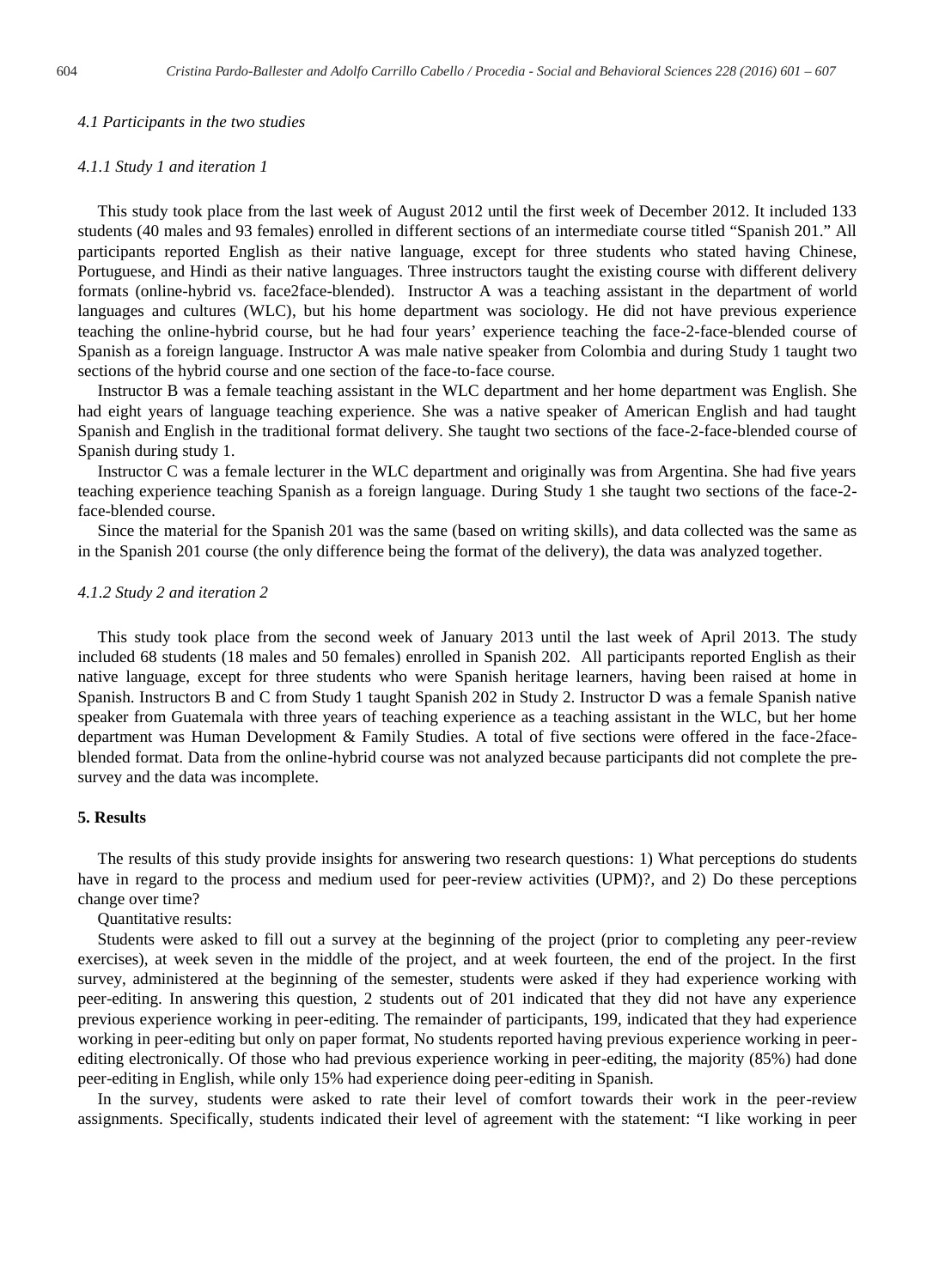review in writing activities." Table 1 shows percentages of students' responses to the statement about their perceptions of their experiences working in the peer-review assignments. All column values show percentages out of the total population for the iteration (Study 1, 133, and Study 2, 68). In response to RQ1, the majority of students reported a positive attitude towards the peer-editing assignments, with 44% stating agreement, while 26.7 indicated disagreement. Furthermore, a considerable percentage of students (30%) remained neutral about their experience.

|                 | strongly<br>agree | agree | neutral | disagree | strongly<br>disagree | no response |
|-----------------|-------------------|-------|---------|----------|----------------------|-------------|
| Pre-Fall 2012   | 6.8               | 42.9  | 27.8    | 15.8     | 3.8                  | $\Omega$    |
| Pre-Spring 2013 | 5.9               | 38.2  | 32.4    | 14.7     | 4.4                  | 2.9         |
| Mid-Fall 2012   | 5.3               | 29.3  | 36.8    | 26.3     | 5.3                  | 1.5         |
| Mid-Spring 2013 | 4.4               | 45.6  | 29.4    | 26.5     | 8.8                  | 0.0         |
| End-Fall 2012   | 2.3               | 33.1  | 28.6    | 28.6     | 3.8                  | 0.0         |
| End-Spring 2013 | 2.9               | 47.1  | 25.0    | 23.5     | 0.0                  | 0.0         |
| Total           | 4.6               | 39.4  | 30.0    | 22.6     | 4.3                  | 0.7         |

Table 1. Overall students' ratings for positive experiences working in peer-editing assignments.

Although taken together the overall percentages show small differences in regards to the experiences students had with the peer-editing assignments, the perceptions students reported in Spring 2013 show an increase in their positive perceptions, which shows that they increased over time. The ratings for the scale of Agreement grew from 38.2 in the pre-survey, to 45.6 in the mid-survey, and 47.1 at the end of the project. The increase in positive perceptions can be observed in Figure 1.



Fig. 1. Overall students' ratings of peer-editing for Spring 2013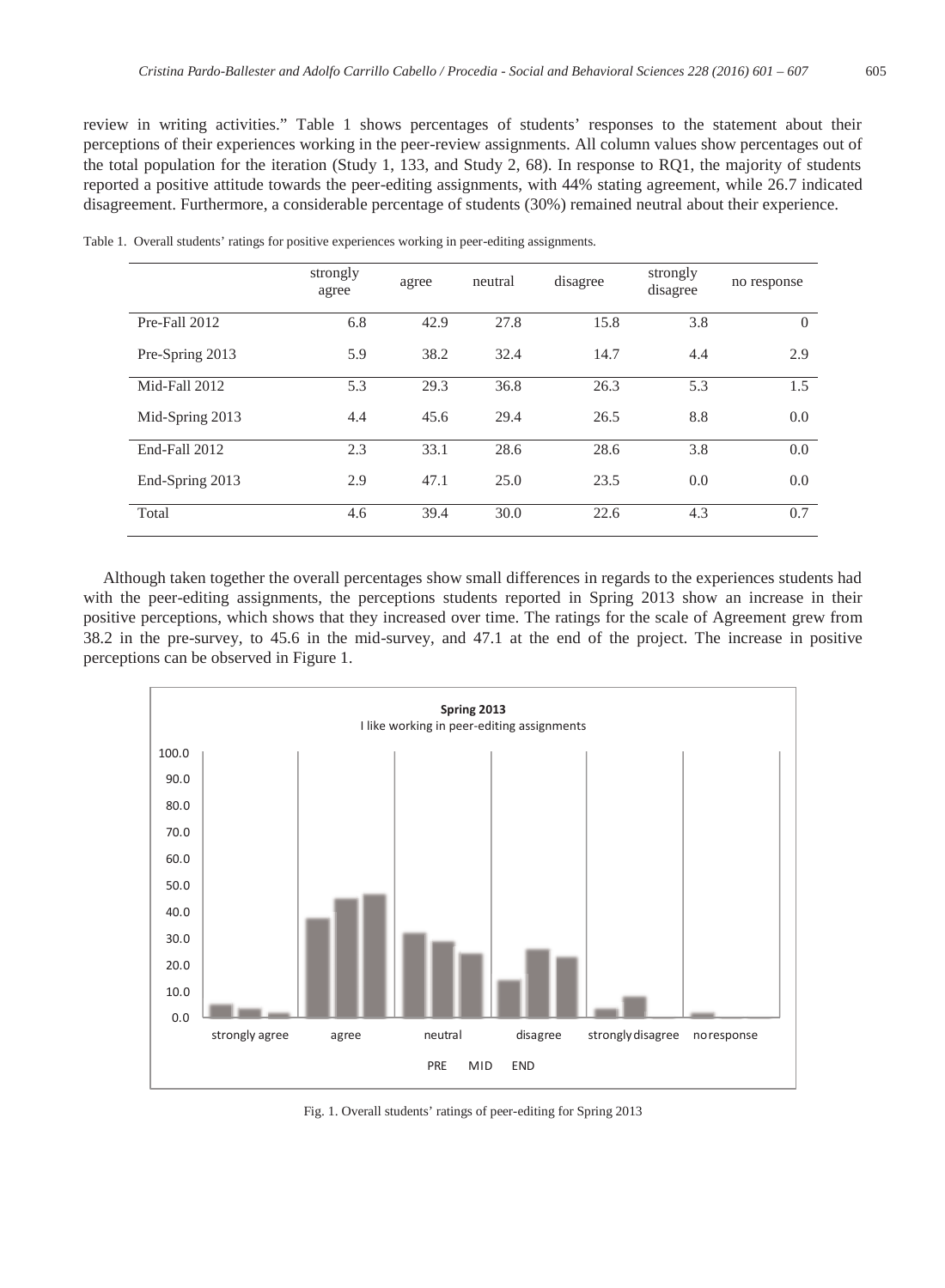The data from Table 1 can be disheartening if we consider that 77.11% of students selected strongly agree, agree or are neutral at the beginning of the project (liking the work of peer editing). However, this figure is slightly lower in the middle of the semester with 74% of students selecting strongly agree, agree or neutral, and at the end of the semester it went down to 67%. Even though at the end of the semester only 29% of students (59 students out of 201) indicated not liking the peer-editing assignments (i.e., selected disagree or strongly disagree), this lower percentage can be further explained in the qualitative data. Specifically, the qualitative data shows a connection between the lower percentages and teaching practices.

#### *5.1.Qualitative results*

Analysis of the student survey for the first iteration indicated three main constraints. The most common constraint was the difficulty of remembering deadlines. Their day-by-day schedule marked the due dates for completing the first and final steps of the writing task, but the schedule did not indicate the due dates for the peerediting. The second most common challenge was the consideration that peer-editing outside of the classroom was busy work that interfered with their need to study for their exams and be ready with other assignments. As one student stated, "*To be honest, I almost always forget to do the revisions*. *These things are not on the course calendar and I rely on that heavily when planning my schedule, and in turn completing my schoolwork*." Finally, students felt they needed more assistance not only from other peers, but also from their instructor before submitting their final writing version.

For the second iteration, changes were made in the day-by-day schedule by adding a deadline to submit the peerediting task. However, in general terms participants indicated three main challenges. First, they commented on the need for their instructor's assistance before submitting the final version. As noted by one student, "*It would be nice to have the teacher reviews back before the next one is due as to learn from our mistakes*." Secondly, some students' overall linguistic proficiency was high while other students' linguistic ability was poor. This linguistic difference was good for the students with insufficient linguistic proficiency, but it did not help more proficient students. Finally, students needed to give comments to three different students, and even if they recognized that it was a good practice to improve their writing, they thought that commenting on three writing pieces was too much because of the time it took.

As part of the DBR process, one of the researchers carefully analyzed the instructors' interactions using Blackboard, as well as students' evaluations at the end of the semester. In general terms, only instructor C was consistently using Blackboard to send reminders to their students about the deadlines. In addition, using the space in the grading rubric, she provided extended feedback for the Spanish errors that her students had made. That is, she was giving a grade not just using the interactive rubric, but also providing extended comments for each of the grading categories (i.e., content, vocabulary, grammar, and peer editing) with feedback for each student. Students indicated in the course evaluations that they appreciated the writing practice and were very positive about the discussion forums and editing process. The other instructors used Blackboard occasionally to announce scholarships or other events, but they only occasionally ever used it to send reminders about assignments. Students' evaluations for instructors A, B and D were more negative about writing skills and they expressed dissatisfaction with the discussion forum grades.

#### **6. Theoretical implications and conclusions**

Our findings show that the percentage of students (77.11%, 74%, and 67%) who indicated positive experiences working in peer-review tasks outnumbered the percentage of students (19. 4%, 32%, and 29%) who expressed dissatisfaction working in these tasks. This was true for all three intervals for the interventions at three different points of the semester. From a pedagogical perspective, the primary benefits of incorporating collaborative writing in an intermediate Spanish course involve the ability to establish a more 'open' learning community and allow students to provide feedback to their peers.

Given that one of the goals of this study is to use DBR to implement pedagogical changes in an intermediate Spanish course by considering unknown factors a priori, we now present four design principles that emerged from the data of the survey: